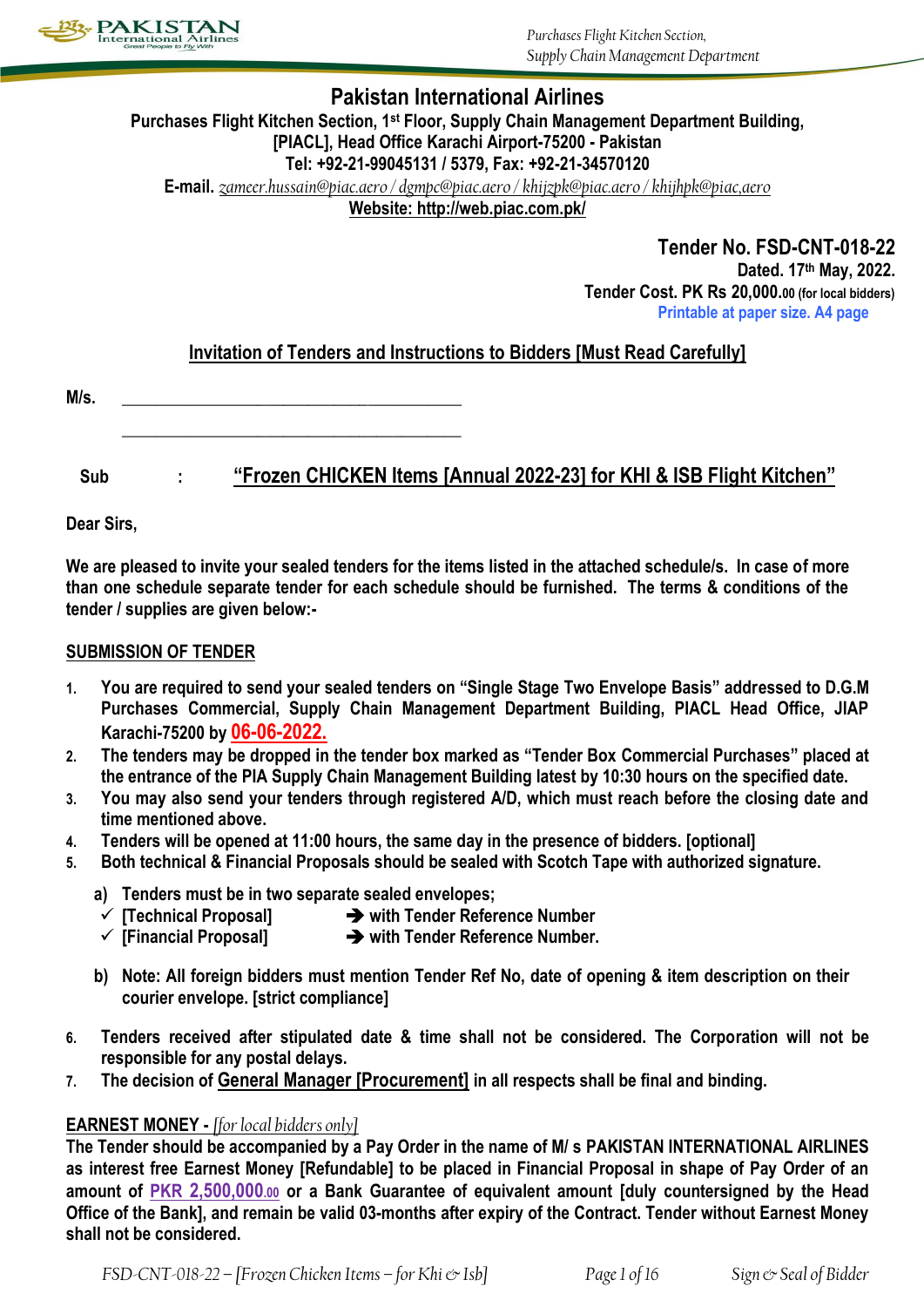

## **SECURITY DEPOSIT** *- [for local bidders & optional for foreign bidders]*

**Successful bidders, upon award of Contract / Purchase Order shall also be required to furnish an additional amount of PKR 3,500,000.00 [if required] as interest free Security deposit in shape of Pay Order or a Bank Guarantee of equivalent amount [duly countersigned by the Head Office of the Bank], and remain be valid 03 months after expiry of the Contract.** *[for foreign bidders PIA may call amount equivalent to 05% Security Money by new participants upon evaluated 1st lowest bidder (if required)]*

## **PREPARATION OF TENDER**

**Tender will be opened on "Single Stage Two Envelopes" basis. All bidders must submit two sealed envelopes "Technical proposal and Financial Proposal" on specified tender opening date/time. Technical Proposal will be opened on same date, whereas Financial Proposal will remain sealed till the evaluation of samples according to the specifications. Financial Proposal of only those bidders will be opened whose sample are found acceptable. Evaluation Report as per PPRA Rule-35 will be uploaded on both PPRA and PIA websites.**

## **FINANCIAL Proposal -** *[having following documents].*

- **1. Tender Schedule –"A" Complete Form duly filled in, signed, stamped every page and sealed with scotch tape.**
- **2. Earnest Money amounting Rs 2,500,000.00 of Total Bid Value in shape of Pay Order [issued from any scheduled bank] as Earnest Money [Refundable/Interest Free] -** *On back side of Pay Order, Vendor must write company name/stamp, Tender Ref. No, date, Earnest Money & amount] - for Local Bidders only*

## **Technical Proposal having following documents "Mandatory Requirement".**

- **1. Tender Fees Pay Order of Rs 20,000.00 for Local Bidders. (Non-Refundable).**
	- **[On Pay Order's back side, vendor must write company name/stamp, Tender Ref. No, date, EM & amount]**
- **2. Quality samples [02 Sealed Pack of each product] [of 5kg] [Non-Returnable]**
- **3. Technical Proposal of item & Company profile.**
- **4. Copy of GST & NTN certificate [for local bidders only]**
- **5. Tender Schedule "B", "C" & Specifications, must be attached with Technical Proposal.**
- **6. Poultry Form Owners / Poultry Processors or Authorized Distributor Poultry Form Owners / Processors [with Authorization Certification / letter from Manufacturer] with stable Capital / Financial Position only can participate.**
- **7. Please see Specification part of tender - Item's technical literature etc**
- *8. Technical Proposal [Certificates & Distribution Letters only] should be submitted in 02-two sets, inserted in Technical Proposal Envelope. [One for Technical Evaluation & One for file record]. Mandatory*
	- **All information about the material proposed to be supplied must be given as required in the schedule to tender.**
	- **The tender will not be considered if complete information required is not given therein. Particular attention must be paid to delivery time.**
	- **Authorized Signatures of individual signing the tender and other documents connected with the contract must specify whether signing as:**
- **a) Sole Proprietor or his attorney.**
- **b) A registered active partner of the firm or his attorney.**
- **c) For the firm per procreation.**
- **d) As secretary, Manager, Partner, etc., or their attorney in case of firms registered under Partnership Act.**
- **e) In any query without hesitate you will contact / emails mentioned concerned officer.**

## **PRICES**

**a) The Prices quoted must be net as per accounting unit as shown in the Schedule of tender, inclusive of all duties / taxes, packing, octroi and delivery charges for free delivery to PIA Flight Kitchen through**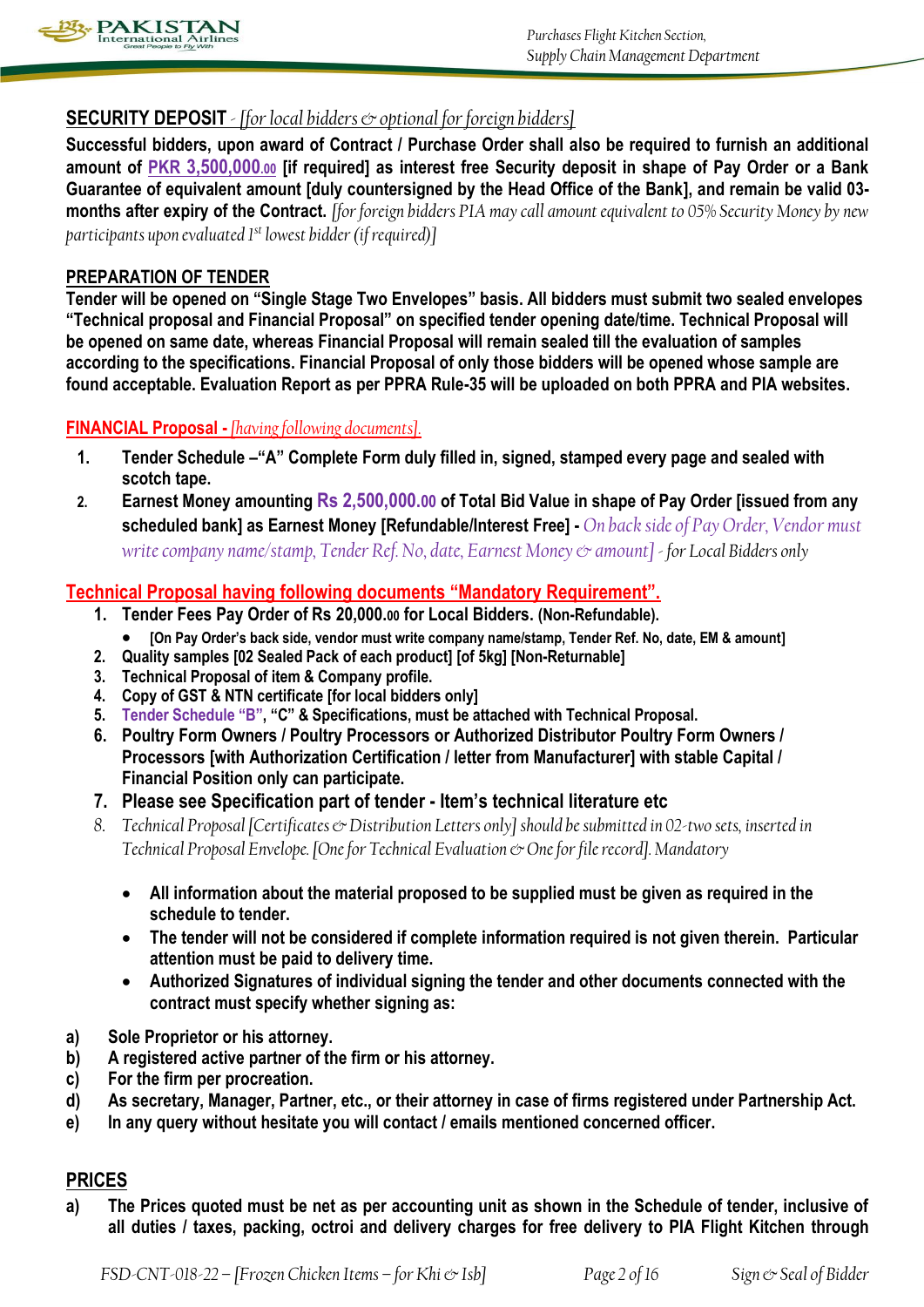

**Foreign / Local Receipt Section Supply Chain Management [old P&L] Department Building PIA Karachi Airport. However, if GST is applicable, same should be shown separately.**

- **b) The Prices mentioned in the tender will be treated as firm till the completion of Purchase Order / Contract.**
- **c) The Prices must be stated for each item separately both in words and figures. Additional information, if any must be linked with entries on the Schedule to Tender.**
- **d) Offers must be valid for 120 days. [Extendable in line with PPRA Rules]**
- **e) Rates must be written on PIA prescribed form otherwise Bids will not be entertained.**
- **f) Correction White Fluid or Over Writing strictly is not allowed otherwise tender will be rejected/ notconsidered.**
- **g) For foreign bidders, rates will be converted into local currency at the date of financial opening & will be locked till completion of P.O supplies.**

## **ACCEPTANCE OF TENDER**

**PIA does not pledge itself to accept the lowest tender and reserve the right to accept or reject any or all tenders / quotations, divide business among more than one supplier or accept the tenders at rates on lowest individual items or extend the date of opening / cancel as per PPRA Rules.**

> **Yours truly,** *for and on behalf of* **Pakistan International Airlines**

**Encl:** 

**DGM Purchases Commercial**

- **1. Tender Schedule "A" ,"B" & "C" complete form.**
- **2. Undertaking (If attached with tender)**

**Notes Prescribed Tenders Document / Form for the subject item may be directly downloaded from**

**http://web.piac.com.pk/ or www.ppra.org.pk websites. https://www.piac.com.pk/corporate/sales-procurement/tenders**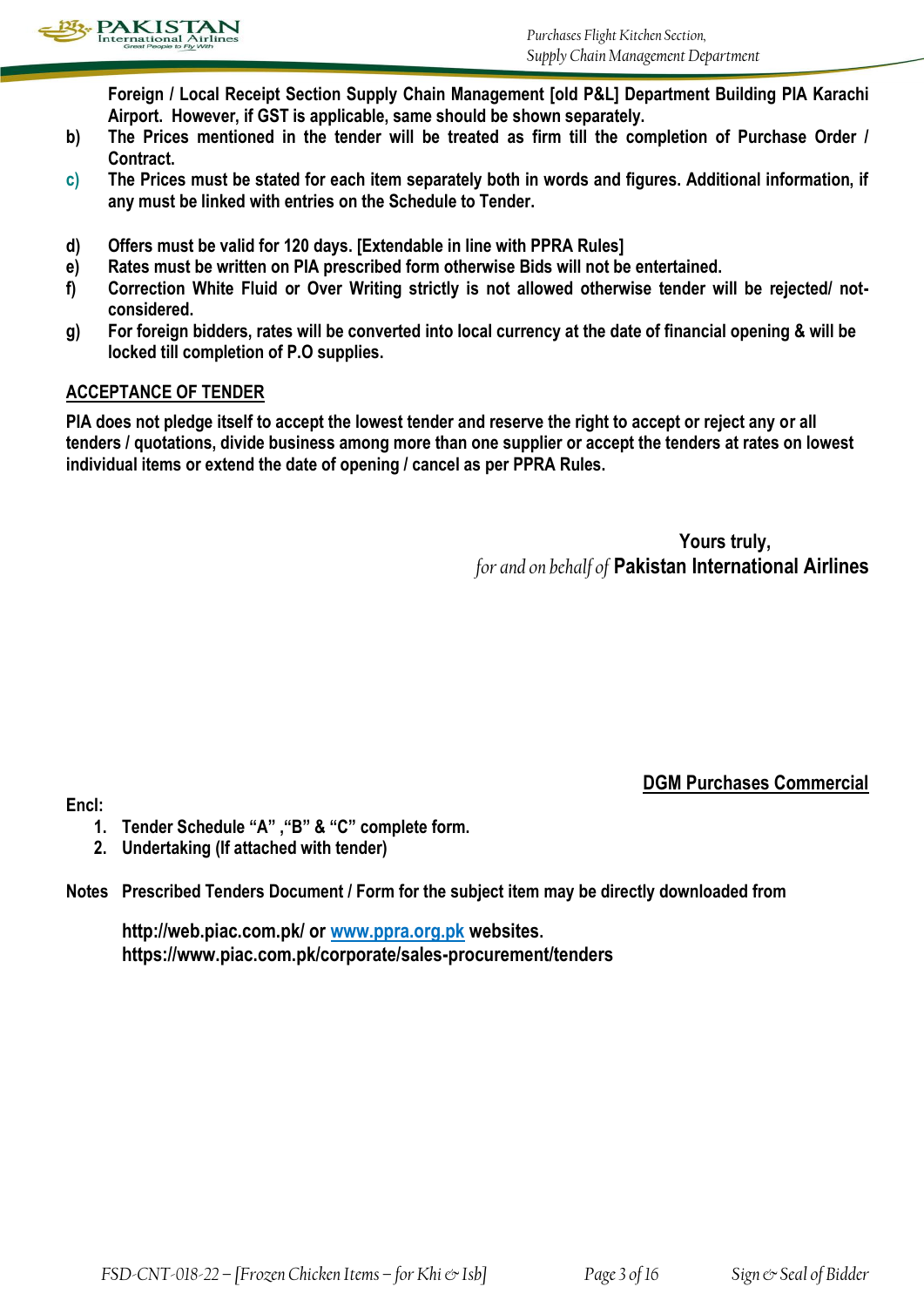

### **Tender Schedule "A" Ref No. FSD-CNT-018-22 - KHI & ISB [enclose in Financial Envelope only] Particulars of Item Departiculars of Item L** Unit **Station Quantity Required Unit Rate [Per Kg] Factor Rate / Average on PPA Rates Extended Value PKR Frozen CHICKEN BOTI Boneless KG KHI 219,000 ISB 202,700 Frozen CHICKEN BREAST Boneless KG KHI 10,950 ISB 6,200 Frozen CHICKEN CARCASS [Bone] KG KHI 7,300 ISB 1,800 Total Value in figures/words TOTAL CONTRACT VALUE Rs. EARNEST MONEY Rs. →**  $\blacktriangleright$  2,500,000.00

*Note. Calculation must be done by the bidderto avoid time wastage in Tender Room please.*

**Note:** 

- **All participant must quote one rates. Rates must be inclusive of all Govt. Taxes but GST shall be mentioned separately [if applicable].**
- **GST [if applicable] will be paid on items where applicable with the distribution of quantities 70% International Flights & 30% Domestic Flights.**

## **CHICKEN BOTI – Boneless (Frozen)**

- a. **Chicken Boti thigh 50%.**
- b. **Chicken Boti breast 50%.**
- c. **Meat should be of spring chicken only having weight of 1,000-1,200 gram each bird.**
- d. **Meat should not be of layer.**

**THAWING**

- **1. Thawing Loss 3.5% Acceptable**
- **2. In case thawing loss exceeds 3.5% only the over and above % will be deducted.**

# **CHICKEN BREAST - Boneless [Frozen]**

- **a. Chicken Breast each breast should be between 160-170 gram.**
- **b. Meat should be of spring chicken only having weight of 1000-1200 gram each bird.**
- **c. Meat should not be layer.**

**THAWING**

- **1. Thawing Loss 3.5% Acceptable**
- **2. In case thawing loss exceeds 3.5% only the over and above % will be deducted.**

# **FROZEN CHICKEN BOTI (BONELESS) SPECFICATION**

**THAWING**

- **1. Thawing Loss 3.5% Acceptable**
- **2. In case thawing loss exceeds 3.5% only the over and above % will be deducted.**

| <b>Chemical:</b>     |
|----------------------|
| No artificial colour |
|                      |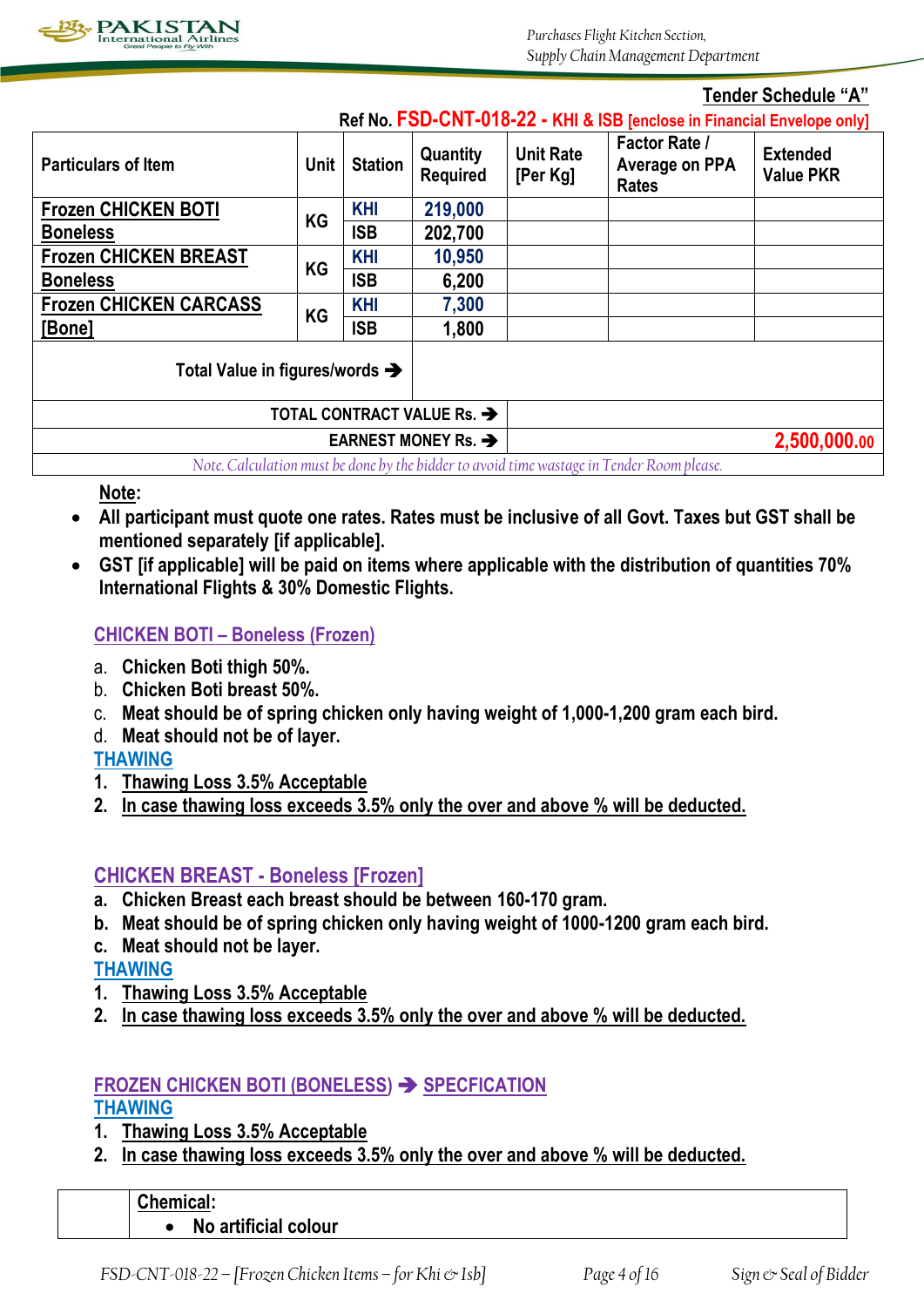

| No preservative.                                                                                                                            |  |  |
|---------------------------------------------------------------------------------------------------------------------------------------------|--|--|
| Physical:                                                                                                                                   |  |  |
| 1 <sub>1</sub><br>BOTI should be clean neatly trimmed for extra tissues (cartilage and bones).                                              |  |  |
| 2.<br>Color of the meat should be light pink with fresh aroma of white meat.                                                                |  |  |
| 3 <sub>1</sub><br>There should not be any blood clotting on the meat before and after thawing.                                              |  |  |
| The consignment will be returned to the supplier if clotting is observed at any stage<br>$\overline{4}$ .<br>of processing in the butchery. |  |  |
| In case of operational requirement if the effected consignment is used by the<br>5 <sub>1</sub>                                             |  |  |
| production chef, the supplier will be fined 2% of the total consignment cost.                                                               |  |  |
| All Chicken Boti should be of uniform size i.e. 1.5*1.5 inches. (20 gram to 25 gram<br>6.<br>one pieces.)                                   |  |  |
| Must be blast frozen preferably vacuum packed.<br>7.                                                                                        |  |  |
| To be delivered in sealed 05 kg food grade polythene bags.<br>8.                                                                            |  |  |
| Date of slaughter and expiry printed on each individual pack.<br>9.                                                                         |  |  |
| 10. To be delivered in hygienically cleaned refrigerated truck.                                                                             |  |  |
| 11. Each bag (05 kg) should be hard frozen with temperature not less Than - 18 <sup>o</sup> c.                                              |  |  |
| <b>Biological:</b>                                                                                                                          |  |  |
| • Each packet should be cleaned; blast frozen to -18 $^{\circ}$ c and vacuum packed in food                                                 |  |  |
| grade transparent polythene bag.                                                                                                            |  |  |
| • Must be free from foreign object, and all kind of harmful bacteria, mold etc.                                                             |  |  |
| <b>Sensory analyses:</b>                                                                                                                    |  |  |
| Aroma of fresh meat.                                                                                                                        |  |  |
| Light pink in color.                                                                                                                        |  |  |
| Without blood clots on the surface of meat.                                                                                                 |  |  |

# **FROZEN CHICKEN BREAST [BONELESS] – Approx. weight 160 gram to 170 gram THAWING**

- **1. Thawing Loss 3.5% Acceptable**
- **2. In case thawing loss exceeds 3.5% only the over and above % will be deducted.**

## **SPECFICATION**

|                       | <b>Chemical:</b>                                                                                                                             |
|-----------------------|----------------------------------------------------------------------------------------------------------------------------------------------|
|                       | No artificial colour                                                                                                                         |
|                       | No preservative.                                                                                                                             |
|                       | <b>Biological:</b>                                                                                                                           |
| <b>SPECIFICATIONS</b> | • Each packet should be cleaned; blast frozen to -18 <sup>o</sup> c and vacuum packed<br>in food grade transparent food grade polythene bag. |
|                       | . Must be free from foreign object, and all kind of harmful bacteria, mold etc.                                                              |
|                       | <b>Sensory analyses:</b>                                                                                                                     |
|                       | • Aroma of fresh meat.                                                                                                                       |
|                       | Light pink in color.<br>$\bullet$                                                                                                            |
|                       | Without blood clots on the surface of meat.                                                                                                  |

# **FROZEN CHICKEN CARCASS [BONE] SPECFICATION**

| <b>FRUZER UNIURER UARUAJJ IDUREI 7 JFEUFIUATIUR</b> |                  |  |
|-----------------------------------------------------|------------------|--|
|                                                     | <b>Chemical:</b> |  |
|                                                     | No preservative. |  |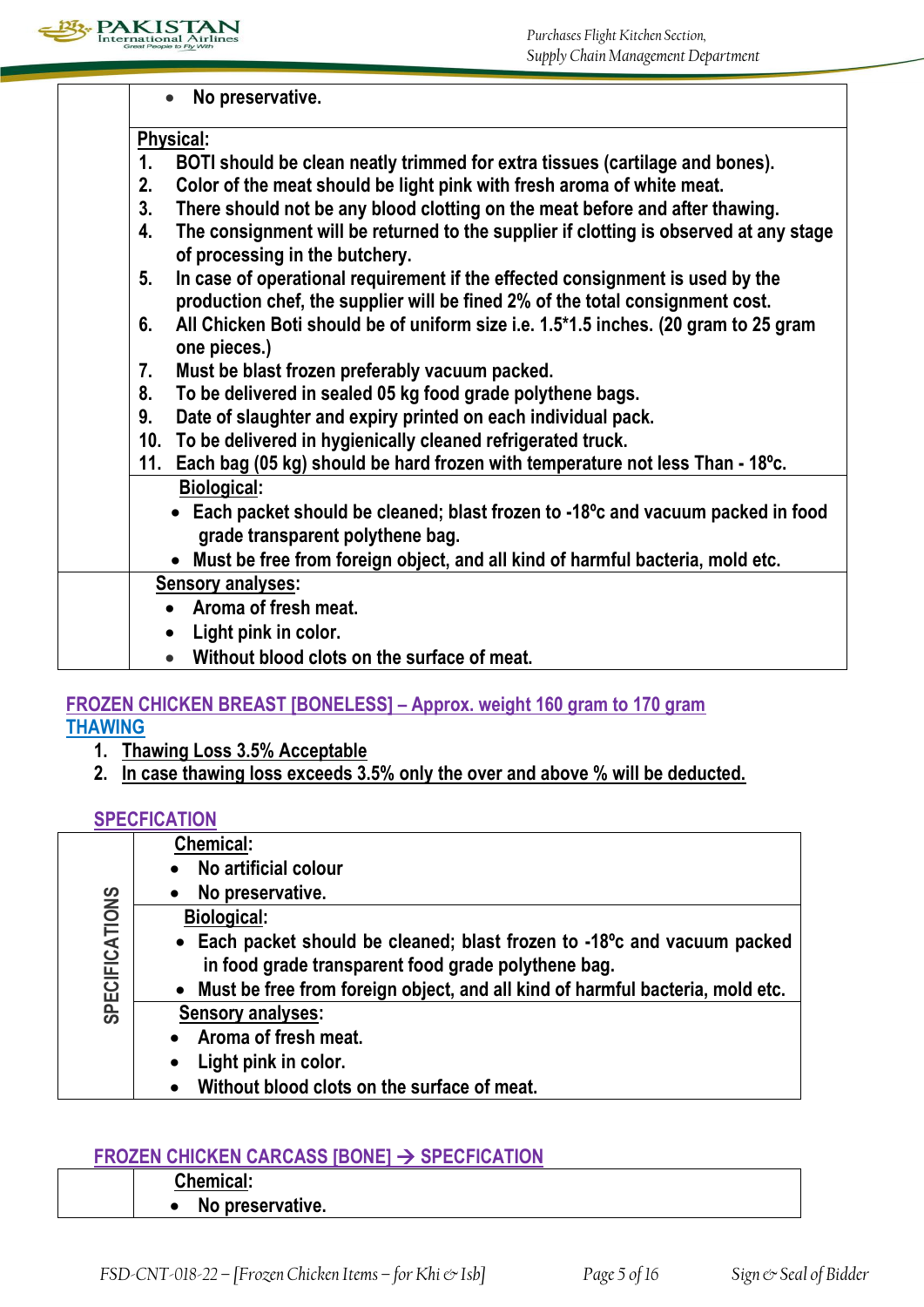

## **Biological:**

- **Each packet should be cleaned; blast frozen to -18ºc and vacuum packed in food grade transparent food grade polythene bag.**
- **Must be free from foreign object, and all kind of harmful bacteria, mold etc. Sensory analyses:**
- **Aroma of fresh Bone.**

# **01. Labeling:**

- **Date of slaughter and expiry must be printed on each individual sealed bag.**
- **Expiry on stickers/removable is not acceptable.**
- **Expiring of product at the time of delivery should be 75% of its shelf life to maintain freshness. For example if expiring in 06 months then at the time of delivery 4½ months should be remaining.**
- **Brand name must be labeled on each packet.**
- **Each supply must have a batch number along with microbiological lab report to verify the batch at the time of delivery.**

# **02. Transportation / Delivery:**

 **Supplies to be delivered in flight kitchen in hygienically cleaned and refrigerated van at -18ºc. Product should be hard frozen. In order to prevent supplies from spoilage / deterioration correct temperature requirement is mandatory**

# **03. Food Law / Regulatory Compliance / Certification:**

- **Suppliers production facility must be HACCP or ISO-22000 FSMS Certified.**
- **Supplier must be able to provide laboratory report on feed ingredients.**

# **04. Laboratory Reports:**

**Samples will be evaluated by Evaluation Committee of food services subject to clearance of in house microbiological analysis. Vender visit by Food Services Division / PIA Team is mandatory before finalization of contract [if required].**

**Samples will be tested in different dishes to test and evaluate the taste aroma and overall results.**

# **05. Packing:**

**To be delivered in sealed 05 kg food grade polythene bags.**

## **06. Who can supply:**

**Poultry Form Owners / Poultry Processors or Authorized Distributor of Poultry Form Owners / Processors [with Authorization Certification / letter from Manufacturer/ Poultry Form / Processors] with stable Capital / Financial Position only can participate.**

# **07. Sample:**

- **Minimum 03 packets each items.**
- **08. Other Terms & Conditions:** 
	- **PIA reserves the right to inspect / visit the facilities of vendor at any time during tender / during currency of contract for inspecting HSE / Quality Standards. In case of not satisfactory visit report, it is the responsibility of the vendor to correct the points**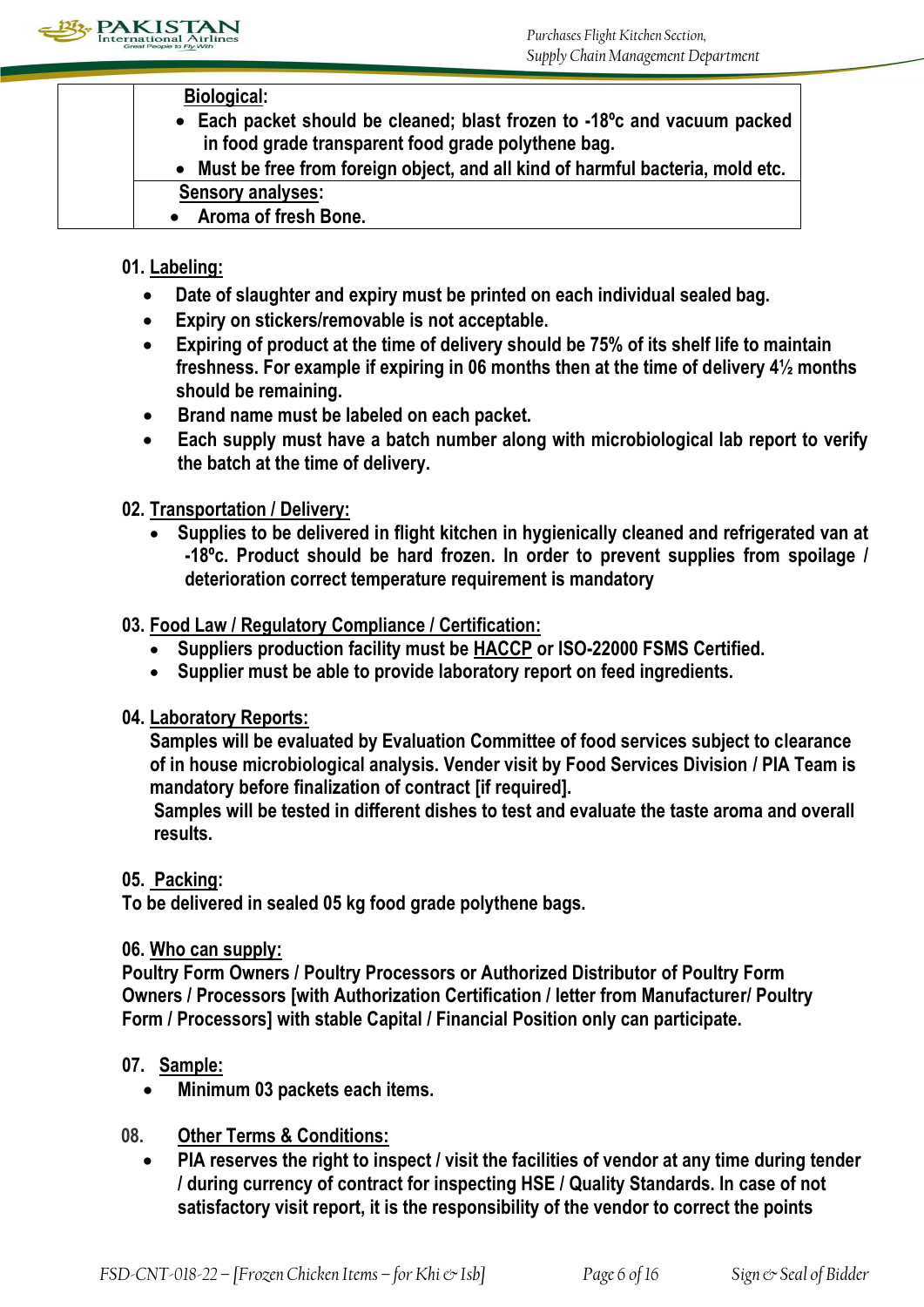

**highlighted in the visit report. If not corrected within the given time then contract may by terminated.**

- **PIA reserve the right to make Lab testing of Item from any other independent source for quality check on expense of supplier at any stage [during tender / contract]**
- **Product found below the required specs shall be rejected / returned without any liability to PIA.**
- **PIA Security Pass for vehicle and employees ID Cards is the responsibility of vendor** *[required assistance will be provided].*
- **Supplier staff delivering goods must wear clean clothes including shoes.**
- **A fine of 2% on each supply may be imposed in case of non-compliance of above standard.**

**I / We hereby confirm having read and understood the terms and conditions of the tender and I / we expressly confirm and agree that our tender for the supply of above mentioned items are in terms of and subject to the terms and conditions of the tenders.** 

## **Must fill all mentioned fields.**

| <b>Bidder's Name</b>  | <u> 1989 - Johann John Stein, mars an deus Amerikaansk kommunister (* 1950)</u>                                      |
|-----------------------|----------------------------------------------------------------------------------------------------------------------|
| <b>Designation</b>    | <u> 1989 - Johann Stoff, amerikansk politiker (d. 1989)</u>                                                          |
| <b>Address</b>        | <u> 1989 - Johann John Stone, markin film yn y brenin y brenin y brenin y brenin y brenin y brenin y brenin y br</u> |
|                       |                                                                                                                      |
| Tel No.               |                                                                                                                      |
| <b>Contact Person</b> |                                                                                                                      |
| Cell No.              | <u> 1989 - Jan James James James James James James James James James James James James James James James James J</u> |
| <b>Valid Email</b>    | <u> 1999 - Johann Stoff, amerikansk politiker (d. 1999)</u>                                                          |
| GST No.               | <u> 1989 - Johann Stoff, amerikansk politiker (d. 1989)</u>                                                          |
| NTN NO.               | <u> 1989 - Johann Stoff, amerikansk politiker (d. 1989)</u>                                                          |
| <b>SEAL</b>           |                                                                                                                      |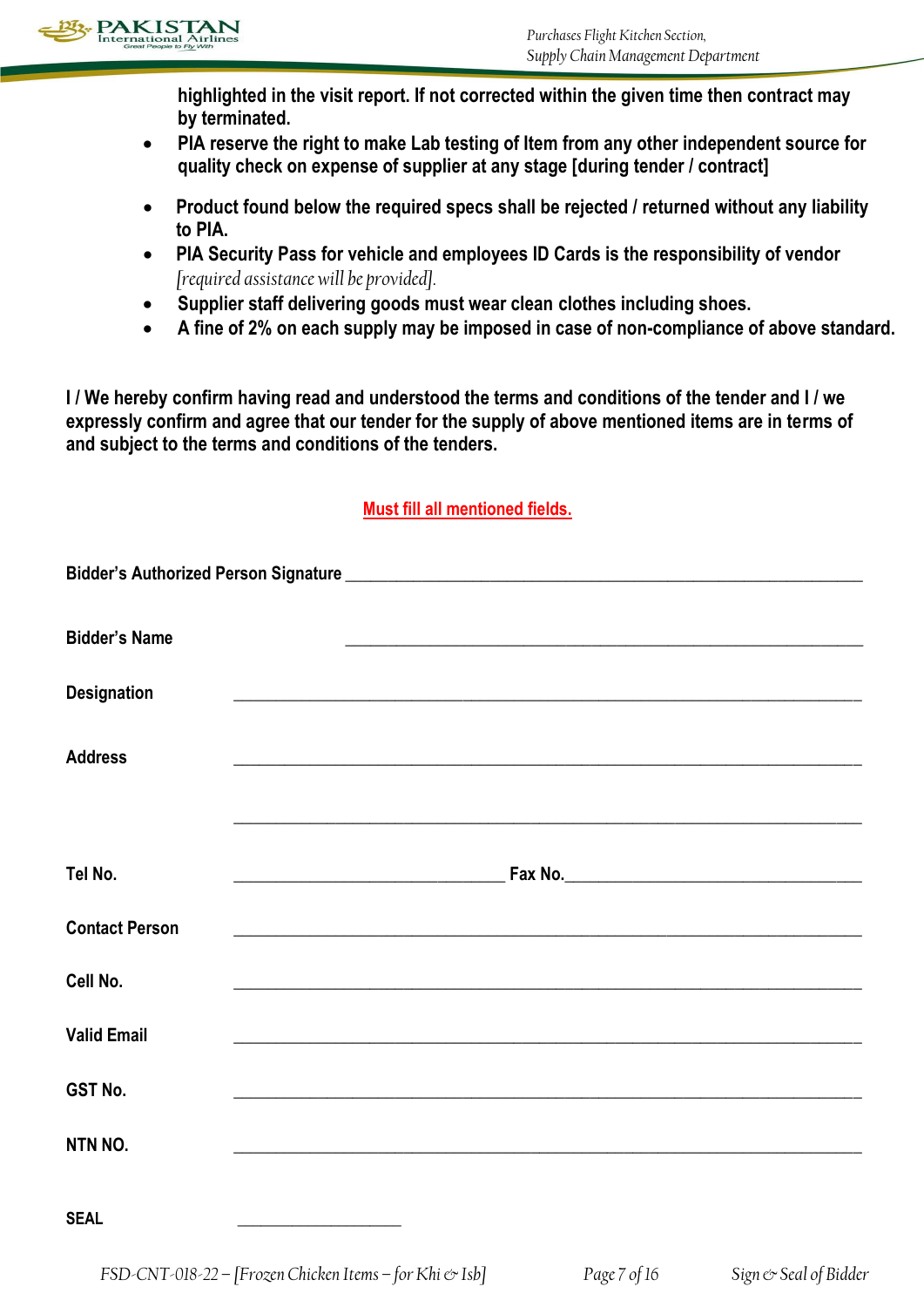

# **Tender Schedule "B"**

| Tender No. FSD-CNT-018-22 |  |  |
|---------------------------|--|--|
|---------------------------|--|--|

| <b>Mandatory Requirement [must attach with Technical Proposal]</b>                                | YES / NO |
|---------------------------------------------------------------------------------------------------|----------|
| Frozen CHICKEN Items [Annual 2022-23] for KHI & ISB Flight Kitchens                               |          |
| Specification given above                                                                         |          |
| Participant must be registered with Sales Tax Authorities. Please attach copy of GST Registration |          |
| Certificate indicating current "ACTIVE" status otherwise stand "REJECTED" ab-initio.              |          |
| Quality samples Qty: 02 Sealed Pack 5kg each product must be submitted [non-returnable]           |          |
| Delivery must be made at PIA Flight Kitchen Karachi and Rawalpindi / Islamabad through PIA SCM    |          |
| Team, as per delivery schedule given in As & When Required PO.                                    |          |
| Earnest Money [Pay Order] submitted along with the Financial Proposal                             |          |

# **Tender Terms & Conditions**

- **1. If any stage documents provided by bidder found tempered /bogus deposited E/Money will be fortified.**
- **2. All participants are required to quote rates inclusive of all Govt: Taxes & GST separately [if applicable]. [for local bidders]**
- **3. Please note that quoted rates must be firm and final in all respect.**
- **4. Guarantee & warrantee must be provided. [if applicable]**
- **5. Payment TERMS NET THIRTY DAYS or as agreed.**
- **6. Income tax will be deducted at source. [for local bidders]**
- **7. Quotation must be valid for 120 days from the date of technical proposal opening.**
- **8. Quantity 15% may increase or decrease.**
- **9. Bid will be awarded on technically qualified individual lowest rates basis.**
- **10. All foreign vendors must send their sealed quotation via courier service, with** *cross reference Tender No.* **directly to General Manager [Procurement], Supply Chain Management Department, 1st Floor SCM Department Building PIACL Head Office J.I.A.P Karachi Airport – 75200, in case of postal delay PIA will not be responsible.**
- **11. Items are subject to evaluation by providing advance sample to determine the required quality by the user department/Joint Evaluation Committee. Item found below PIA standard shall be rejected & not entertained.**
- **12. It will be the suppliers' responsibility to obtain Entry Passes for PIA Flight Kitchen Division for their personnel and the vehicles form PIA. Security after completing the required formalities. (for local bidders)**
- **13. Supplier staff delivering goods must be in clean uniform, non-conformity will incur 02% deduction from the billing amount.**
- **14. If goods deliver late than delivery schedule mentioned in Purchase Order. An amount equivalent 2% / multiple by time bar will be deducted from invoice / bill of bidder (as per rules).**
- **15. Tender quantity will be split in 30% & 70% ratio, Zero Rated 70% quantity will be utilized on International Flights which is GST Exempted vides Sales Tax Act 1990 Sec-4(b).**
- **16. PIA has right to visit the bidder's manufacturing site [if required].**
- **17. During the course of normal supplies or at tendering stage/process, PIACL reserves the right for laboratory testing of supplies / samples for reputable independent source at the expense of supplier.**
- **18. Technically successful bidders will be informed their results & Financial Opening date.**
- **19. Packing must be industrial standard of Card Board Box level & packages must be suitable for four to five times (loading off-loading) / transportation to PIA Network.**
- **20. If you have any query you can contact without any hesitation to concerned Procurement Officer email [zameer.hussain@piac.aero](mailto:zameer.hussain@piac.aero) +92-21-99045131 / +92-333-3064590**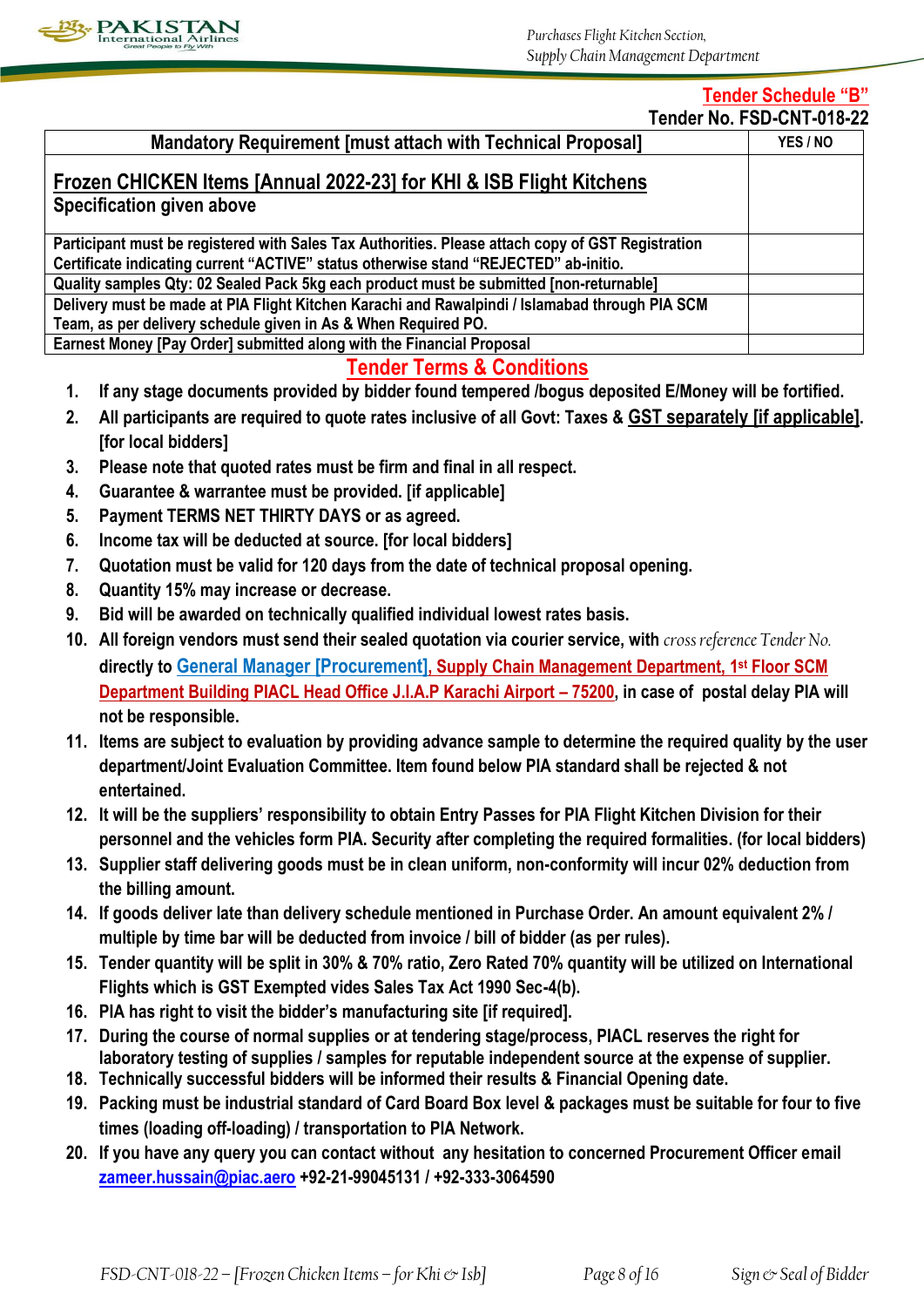

## **Tender Schedule "C" Tender No. FSD-CNT-018-22**

| <b>Must Attach with Technical Proposal</b>                                                                                                                                                                                                                                                                                                  |                                                                                                       |  |  |
|---------------------------------------------------------------------------------------------------------------------------------------------------------------------------------------------------------------------------------------------------------------------------------------------------------------------------------------------|-------------------------------------------------------------------------------------------------------|--|--|
|                                                                                                                                                                                                                                                                                                                                             | Physical / Measurement / details of Samples - [Offer]                                                 |  |  |
| <b>Fields</b>                                                                                                                                                                                                                                                                                                                               | must be filled by bidder<br>Remarks in detail                                                         |  |  |
| Product / Brand Name $\rightarrow$                                                                                                                                                                                                                                                                                                          |                                                                                                       |  |  |
| <b>Brand / Poultry Processors Source /</b><br>Poultry Form Complete Details $\rightarrow$                                                                                                                                                                                                                                                   |                                                                                                       |  |  |
| Packing $\rightarrow$                                                                                                                                                                                                                                                                                                                       |                                                                                                       |  |  |
| Mfg & Exp Date of SAMPLES $\rightarrow$                                                                                                                                                                                                                                                                                                     |                                                                                                       |  |  |
| <b>Certification Details [must attach with</b><br>TECHNICAL Proposal] →                                                                                                                                                                                                                                                                     |                                                                                                       |  |  |
| <b>Poultry Form Owner or Authorized</b>                                                                                                                                                                                                                                                                                                     |                                                                                                       |  |  |
| <b>Distributor of Poultry Form or Poultry</b>                                                                                                                                                                                                                                                                                               |                                                                                                       |  |  |
| Processor                                                                                                                                                                                                                                                                                                                                   |                                                                                                       |  |  |
| <b>[PLEASE MENTION with</b>                                                                                                                                                                                                                                                                                                                 |                                                                                                       |  |  |
| certifications] $\rightarrow$                                                                                                                                                                                                                                                                                                               |                                                                                                       |  |  |
|                                                                                                                                                                                                                                                                                                                                             | DETAILS OF DOCUMENTS attached with Technical Proposal & Financial Proposal                            |  |  |
|                                                                                                                                                                                                                                                                                                                                             | (bidder can attached extra sheet if required, mention each & every document)                          |  |  |
|                                                                                                                                                                                                                                                                                                                                             |                                                                                                       |  |  |
|                                                                                                                                                                                                                                                                                                                                             | How to fill this: Kindly write complete details of documents submitted along with Financial Proposal. |  |  |
| Note : back side of pay order for tender fee & earnest money must be marked / written with following details<br>1, Tender Ref No. & date, Party / vendor name, NTN & GST No must be mentioned on back side of Pay Order.<br>2, for tender fee [in technical proposal - ENVELOPE]<br>3, for earnest money [in financial proposal - ENVELOPE] |                                                                                                       |  |  |
| Remarks / any other information regarding product etc                                                                                                                                                                                                                                                                                       |                                                                                                       |  |  |
|                                                                                                                                                                                                                                                                                                                                             |                                                                                                       |  |  |
|                                                                                                                                                                                                                                                                                                                                             |                                                                                                       |  |  |
|                                                                                                                                                                                                                                                                                                                                             |                                                                                                       |  |  |
|                                                                                                                                                                                                                                                                                                                                             |                                                                                                       |  |  |
|                                                                                                                                                                                                                                                                                                                                             |                                                                                                       |  |  |
|                                                                                                                                                                                                                                                                                                                                             |                                                                                                       |  |  |
|                                                                                                                                                                                                                                                                                                                                             |                                                                                                       |  |  |
|                                                                                                                                                                                                                                                                                                                                             |                                                                                                       |  |  |
|                                                                                                                                                                                                                                                                                                                                             |                                                                                                       |  |  |
|                                                                                                                                                                                                                                                                                                                                             |                                                                                                       |  |  |

**Must Attach with Technical Proposal**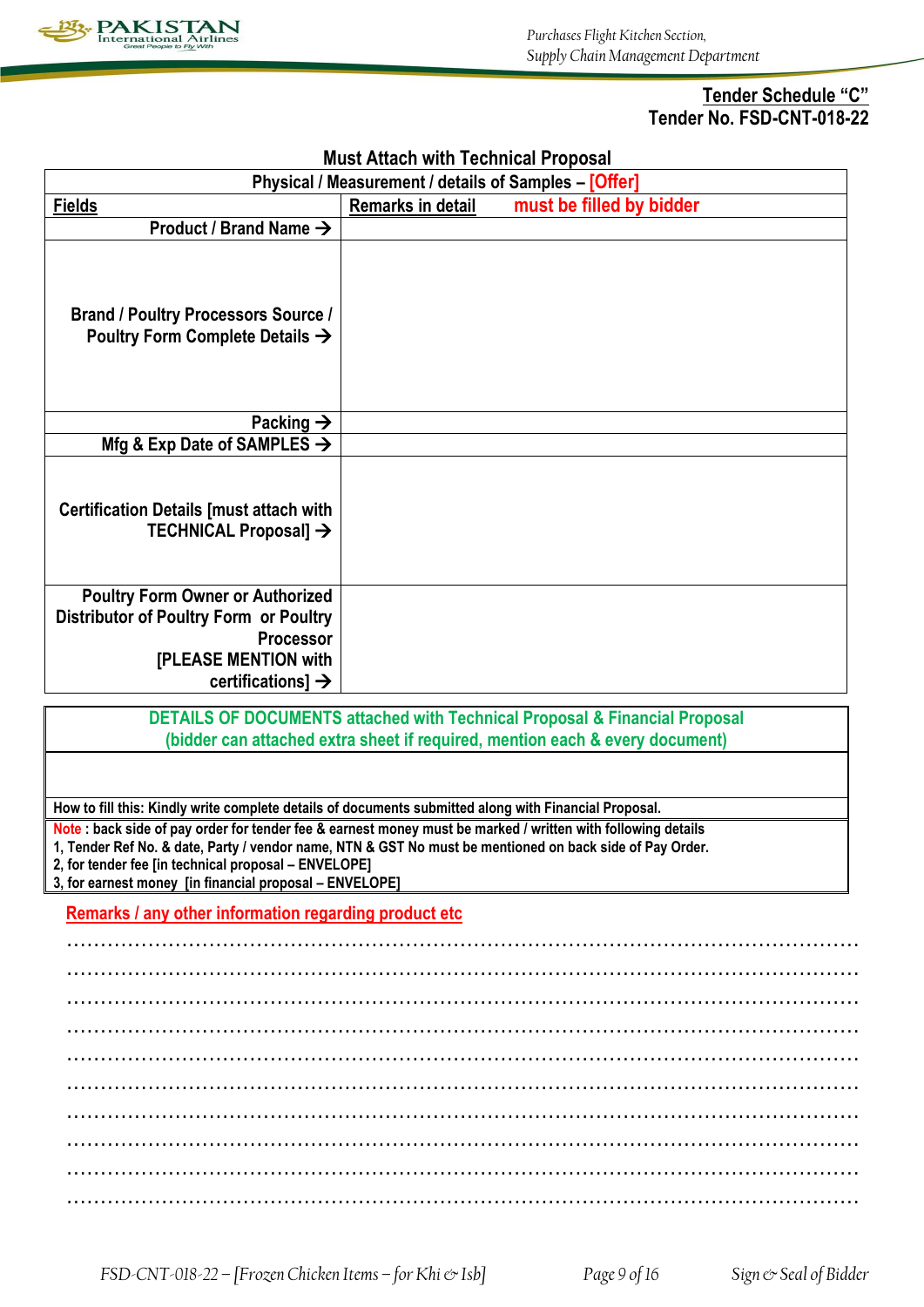

### **[RUPEE ONE HUNDRED NON-JUDICIAL STAMP PAPER]**

*[Enclose with technical proposal]*

**General Manager [Procurement] Supply Chain Management 1 st Floor Supply Chain Management (old P&L) Department, Building, Pakistan Intentional Airlines Corporation Limited Head Office J.I.A.P Karachi Airport 75200 Pakistan.**

## **Subject: UNDERTAKING TO EXECUTE CONTRACT**

**Dear Sir,**

**1. We / I, the undersigned bidders do here by confirm, agree and undertake to do following in the event our / my tender for**  extended and **our / my tender for accepted:-**

**2. That we / I will enter into and execute the formal contract, a copy of which has been supplied to us / me, receipt whereof is hereby acknowledged and which has been studied and understood by me / us without any change, amendment, revision or addition thereto, within a period of seven days when required by PIA to do so.**

**3. That all expenses in connection with the preparation and execution of the contract including stamp duty will be borned by us / me.**

**4. That we / I shall deposit with PIA the amount of Security as specified in the contract which shall continue to be held by PIA until three months after expiry of the contract period.**

**5. That in event of our / my failure to execute the formal contract within the period of Seven days specified by PIA the Earnest Money/Security Deposit held by PIA shall stand forfeited and we / I shall not question the same.**

| <b>Bidder's Signature</b> | <u> 1989 - Johann John Stein, markin film yn y brenin y brenin y brenin y brenin y brenin y brenin y brenin y br</u>  |  |
|---------------------------|-----------------------------------------------------------------------------------------------------------------------|--|
| Name in Full              |                                                                                                                       |  |
| <b>Designation</b>        | <u> 1989 - Johann John Stoff, deutscher Stoffen und der Stoffen und der Stoffen und der Stoffen und der Stoffen u</u> |  |
| Cell No:                  |                                                                                                                       |  |
| Email:                    |                                                                                                                       |  |
| <b>Address:</b>           |                                                                                                                       |  |
|                           |                                                                                                                       |  |
| <b>Phone No</b>           |                                                                                                                       |  |
| Fax No                    |                                                                                                                       |  |
| N.I.C. #                  |                                                                                                                       |  |
| <b>Seal</b>               |                                                                                                                       |  |
| <b>Dated</b>              | <u> 1980 - Johann John Stein, mars eta bat eta bat erroman erroman erroman erroman erroman erroman erroman erroma</u> |  |

*FSD-CNT-018-22 – [Frozen Chicken Items – for Khi & Isb] Page 10 of 16**Sign & Seal of Bidder*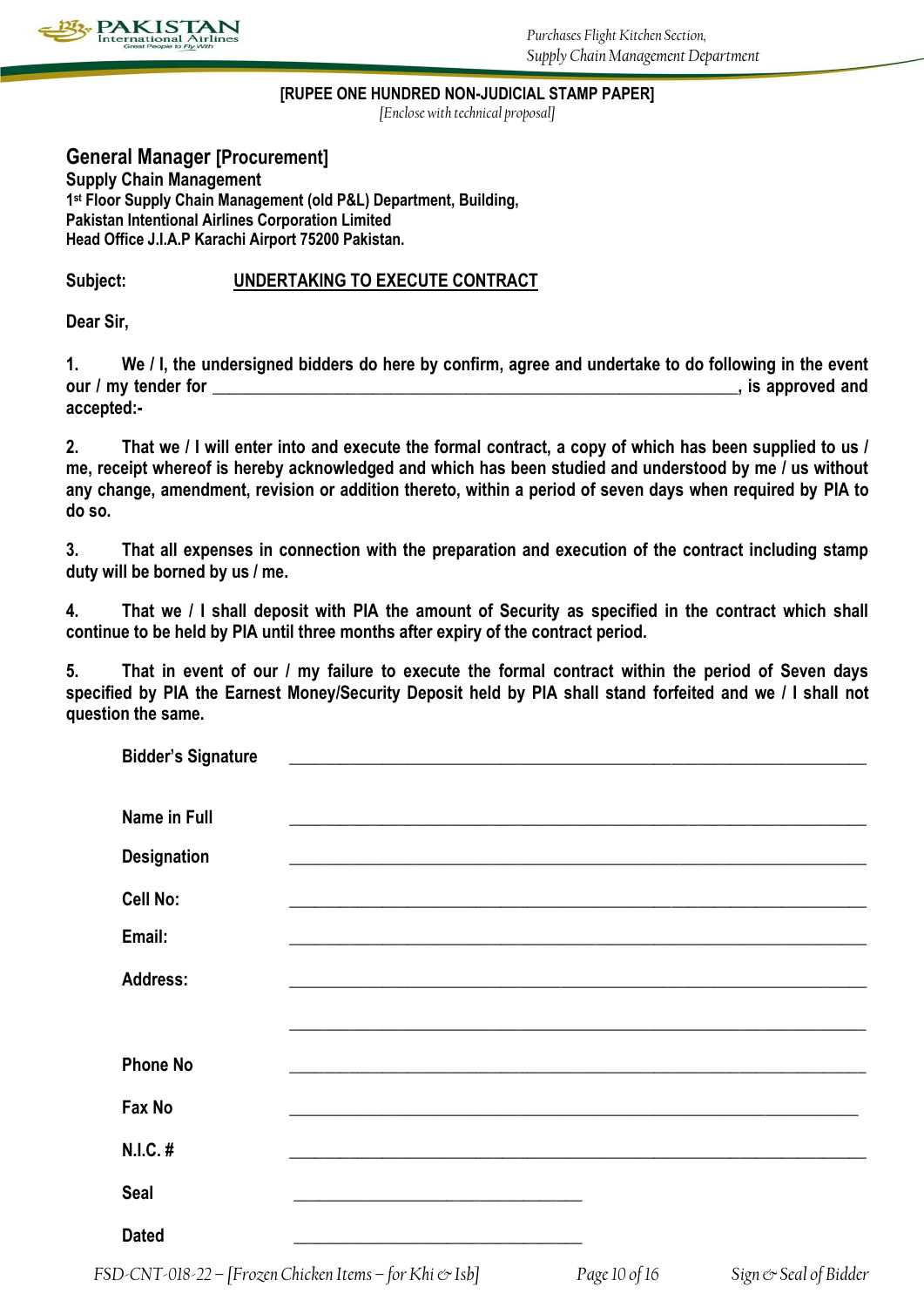

## **INTEGRITY PACT / DISCLOSURE CLAUSE**

*Must be printed on company Letter Head – [Submit with Financial Proposal]*

**Declaration of Fees, Commissions and Brokerage Etc. Payable by the Suppliers, Vendors, Distributors, Manufacturers, Contractor & Service Providers of Goods, Services & Works.**

**M/s.\_\_\_\_\_\_\_\_\_\_\_\_\_\_\_\_\_\_\_\_\_\_\_\_\_\_\_\_\_\_\_\_\_\_\_\_\_\_\_\_\_\_\_\_\_\_\_\_\_\_\_\_\_\_\_\_\_\_\_\_\_\_ the Manufacturer / Authorized Distributor / Seller / Supplier / Contractor hereby declares its intention not to obtain the procurement of any Contract, right, interest, privilege or other obligation or benefit from Government of Pakistan or any administrative sub-division or agency thereof or any other entity owned or controlled by it [GoP] through any corrupt business practice.**

**Without limiting the generality of the forgoing the Seller / Supplier / Contractor represents and warrants that it has fully declared the brokerage, commission, fees etc., paid or payable to anyone and not given or agreed to give and shall not give or agree to give to anyone within or outside Pakistan either directly or indirectly through any natural or juridical person, including it affiliate, agent, associate, broker, consultant, director, promoter, shareholder sponsor or subsidiary, any commission, gratification, bribe, finder's fee or kickback whether described as consultation fee or otherwise, with the object of obtaining or including the procurement of a contract, right, interest, privilege or other obligation or benefit in whatsoever form from Government of Pakistan, except that which has been expressly declared pursuant hereto.**

**The Seller / Supplier / Contractor certifies that it has made and will make full disclosure of all agreements an arrangements with all persons in respect of or related to the transaction with Government of Pakistan and has not taken any action or will not take any action to circumvent the above declaration, representation or warranty.**

**The Seller / Supplier / Contractor accepts full responsibility and strict liability for making any false declaration, not making full disclosure, misrepresenting facts or taking any action likely to defeat the purpose of this declaration, representation and warranty. It agrees that any contract, right, interest, privilege or other obligation or benefit obtained or procured as aforesaid shall without prejudice to any other right and remedies available to Government of Pakistan under any law, contract or other instrument, be void-able at the option of Government of Pakistan.**

**Notwithstanding any rights and remedies exercised by Government of Pakistan in this regard, the Seller / Supplier / Contractor agrees to indemnify Government of Pakistan for any loss or damage incurred by it on account of its corrupt business practices and further pay compensation to Government of Pakistan in any amount equivalent to ten time the sum of any commission, gratification, brief, finder's fee or kickback given by the Seller / Supplier / Contractor as aforesaid for the purpose of obtaining or inducing the procurement of any contract, right, interest, privilege or other obligation or benefit in whatsoever from Government of Pakistan.**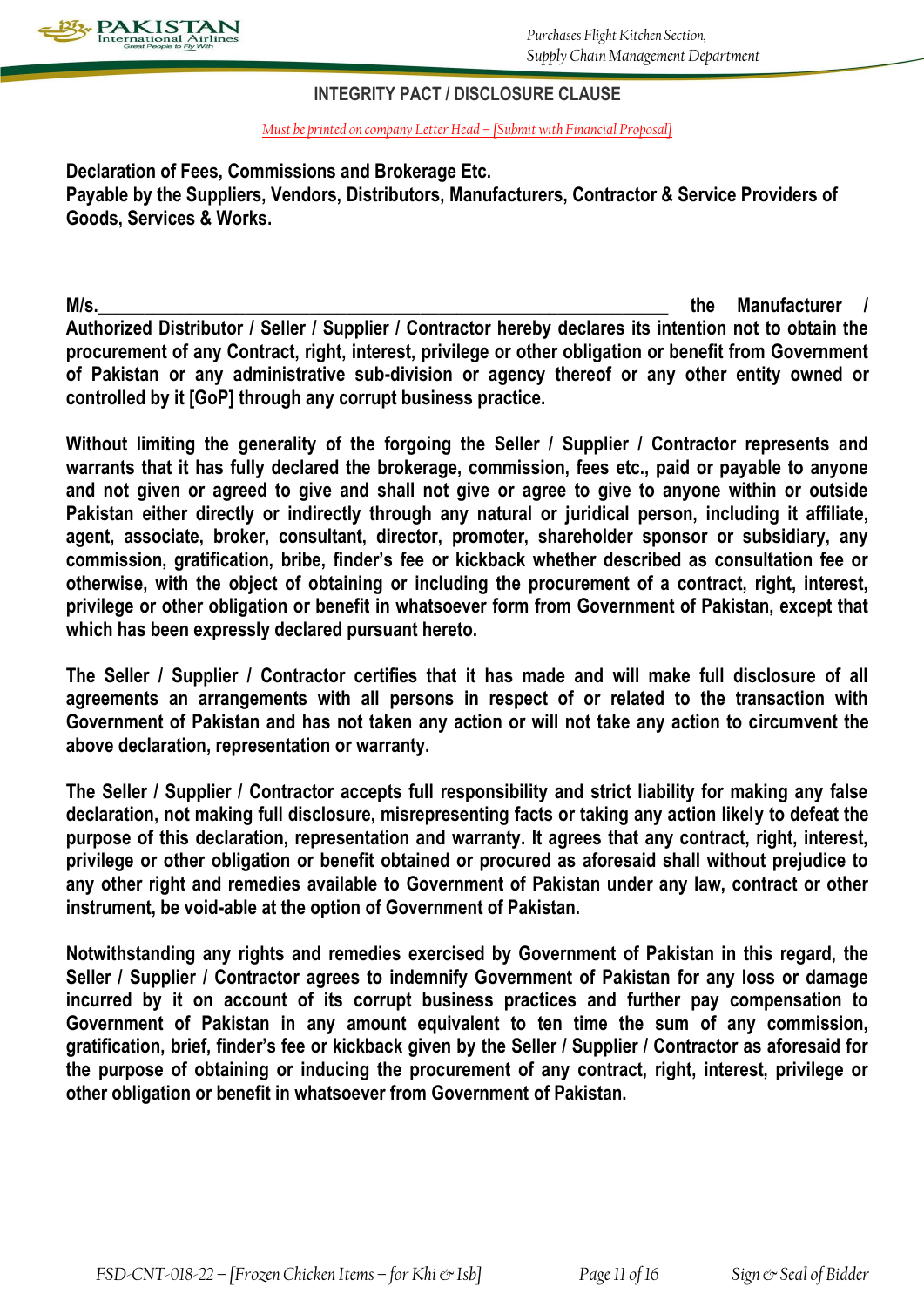

## **PARTICIPATION AUTHORIZATION LETTER**

*Must be filled by Representative of Company with C.N.I.C Copy, Company Identification*  $\infty$  must be submit with *Technical Proposal only*

# **TO WHOM IT MAY CONCERN**

|                                                               | Dated.______________                                                                           |
|---------------------------------------------------------------|------------------------------------------------------------------------------------------------|
| I namely                                                      |                                                                                                |
|                                                               |                                                                                                |
|                                                               |                                                                                                |
| am hereby authorized by my company to submit proposal against |                                                                                                |
|                                                               |                                                                                                |
|                                                               | $for (item) \_$                                                                                |
| enclosed.                                                     | to PIA and observe proceeding on tender opening day. Copies of my CNIC & Company Card copy are |
|                                                               |                                                                                                |
|                                                               |                                                                                                |
|                                                               |                                                                                                |
|                                                               |                                                                                                |
| *Computerized National Identity Card                          |                                                                                                |

*FSD-CNT-018-22 – [Frozen Chicken Items – for Khi & Isb] Page 12 of 16**Sign & Seal of Bidder*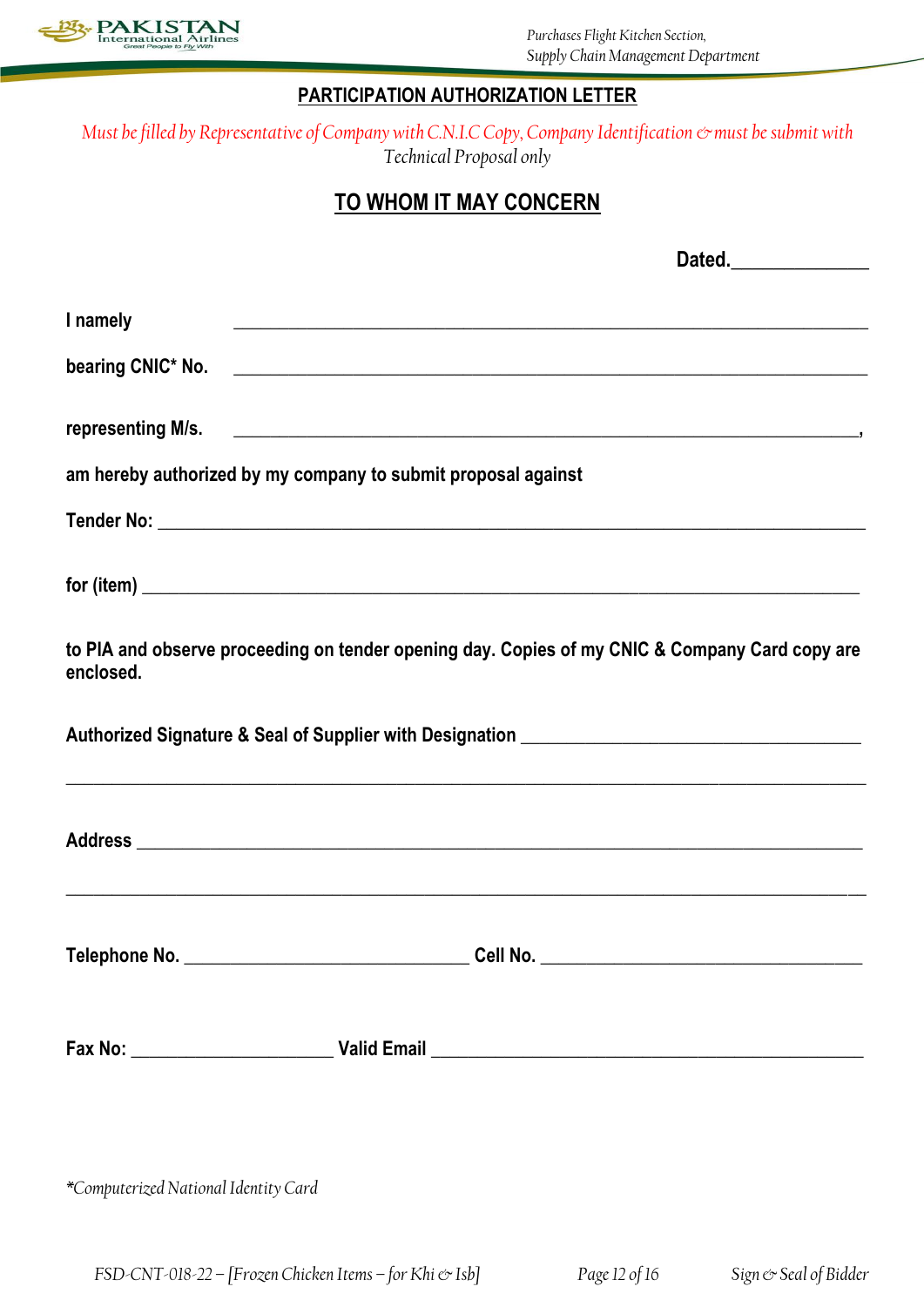

### **[This 1st page must be printed on Non Judicial Stamp Paper Rs 100.00]**

**Tender No. \_\_\_\_\_\_\_\_\_\_\_\_\_\_\_\_\_\_\_\_\_\_**

**Agreement No. \_\_\_\_\_\_\_\_\_\_\_\_\_\_\_\_\_\_\_\_\_\_**

**Date \_\_\_\_\_\_\_\_\_\_\_\_\_\_\_\_\_\_\_\_\_\_**

### **CONTRACT AGREEMENT**

THIS AGREEMENT is made on this **this** day of the state of the state of the state of the state of the state of the state of the state of the state of the state of the state of the state of the state of the state of the stat **INTERNATIONAL AIRLINES COPRORATION LIMITED "PIACL" a Public Limited Company incorporated and governed under the law of Pakistan having its head office at Karachi Airport, Karachi – Pakistan (hereinafter as "PIA") (which expression shall include the successors, legal representatives and permitted assigns. AND**

**[Name and registered address of supplier with registration details] [hereinafter referred to as "Supplier"] which expressions shall mean and include its employees, agents, successors. Assigns or any other person(s) which may derive any title under [Customer's name]" M/s.………………………………………………………………………………………………………………………………………………………………………………**

**Agreed and shall be incorporated at the time of signing the contract.**

### WHEREAS PIAC required supply of **with a supply of the supply of the supply of the supply of the supply of the supply of the supply of the supply of the supply of the supply of the supply of the supply of the supply of the**

**And whereas Supplier has offered the provisioning of material as precisely described in the attached "Schedule I" thereof for each item in required quantity and quality and whereas the supplier has represented to and assured PIAC that it has capability to supply the material desired / required by PIAC, and whereas PIAC has accepted the offer extended by the supplier upon terms and conditions set herein below: NOW THIS DEED WITNESSTH AS UNDER:**

### **ARTICLE – I: TERMS OF THE AGREEMENT**

**This agreement is valid for one year effective from \_\_\_\_\_\_\_\_\_\_\_\_\_\_\_\_\_\_\_\_\_ and remains valid till \_\_\_\_\_\_\_\_\_\_\_\_\_\_\_\_\_\_\_\_\_\_, unless sooner terminated under the provision of this Agreement. The first term agreement is also extendable by PIA, if deemed necessary, for another 02-TERMS [02-Years] or any term less than it on the same rates, terms and conditions upon satisfactory performance of supplier. The quantities of supplies may also be increased up to 15 % of total quantity on same rates accordingly.**

### **ARTICLE – 2: TERMINATION OF THE AGREEMENT**

**Notwithstanding anything contained in this Agreement, each party shall have the right to terminate the Agreement at any time at its option upon giving 90 days written notice to the other party with assigning any reason or cause thereof.**

### **ARTICLE – 3: PRICES**

**PIAC agrees to accept the material / services as per agreed rates described in the annexed Schedule(s). These rates shall include Sales, Tax, Delivery Charges and any other charges / taxes required to be paid on any material supplied or services performed under this Agreement and shall remain firm and final for the duration of this Agreement [and possible extension, if any] which shall not be enhanced by the supplier on any account whatsoever. However, on provision by the supplier of all related Govt. notification and the support of their applicability on him or products in writing, all taxes/levies such as Sales Tax, Octroi or taxes under any name levied on the product by the Federal, Provisional or Local governments, or added to the existing taxes after the prices quoted will be added to the quoted prices and applied accordingly to the bills/invoices. Similarly, benefit of all Federal Provincial or Local government taxes, withdrawn from the existing taxes, after the price quoted in the tender will be passed on to PIAC by subtracting them from the bills / invoices.**

### **ARTICLE – 4: PAYMENT**

**Payment in respect of supply shall be made by Finance Manager SCM, Karachi & Islamabad, within 30 days of the submission of the pre-receipted / certified bills along with prescribed Sales Tax invoices and other proof of payment of taxes in case of taxable goods, which are to be drawn strictly in conformity with the orders placed by the concerned department under this Agreement. The payment(s) shall be made to the supplier after deduction of all required Government taxes or fees levied by any Federal / Provincial Government or its authorities.**

### **ARTICLE – 5: SECURITY DEPOSIT**

**The supplier may provide a Pay Order in the name of Pakistan International Airlines or bank guarantee of equivalent to 5% of the bid value amount in lieu of cash / (Pay Order) at his sole discretion. If an irrevocable Bank Guarantee is provided as Earnest Money, then the validity of this bank guarantee may be replaced by another irrevocable Bank Guarantee as security deposit with the validity period equal to the duration of the contract plus 180 days.**

**However, upon successful completion of the contract and not further extended, the bank guarantee will be returned within 90 days.**

**PIAC shall always have lien to this deposit to recover any amount in case the Supplier fails to comply with any or all provisions of this Agreement or any other extension thereof. PIAC shall have the right to recover / adjust all liabilities of the supplier from the amount deposited or bank guarantee furnished by the supplier.**

**The Risk Purchase condition against the defaults included in ARTICLE-9, the amount of risk purchase & on any other default shall be deducted from security deposit / bills of the bidder** 

### **ARTICLE – 6: RECOVERIES**

**When any amount is recoverable from the Supplier due to risk purchase or any other default under this Agreement / Tender. PIA shall be entitled to deduct any such amount from the pending bills of the Supplier whether due in respect of this or any other Agreement and / or from any other due amount of the Supplier lying with PIA the Supplier will have no objection on receipt of the same.**

### **ARTICLE – 7: MODE OF SUPPLY**

**a) Supply is to be made on As & When Required Basis or as specified in purchase order. The requirement for a day will be provided two days in advance and time of delivery of material, as specified on the PIAC Flight Kitchen's Purchase Orders / Receipt Forms, will have a cushion of 4 hours which shall be followed by the Supplier. These requirements shall be in line with the Monthly / weekly projections of PIAC referred in Article 9.**

*FSD-CNT-018-22 – [Frozen Chicken Items – for Khi & Isb] Page 13 of 16**Sign & Seal of Bidder*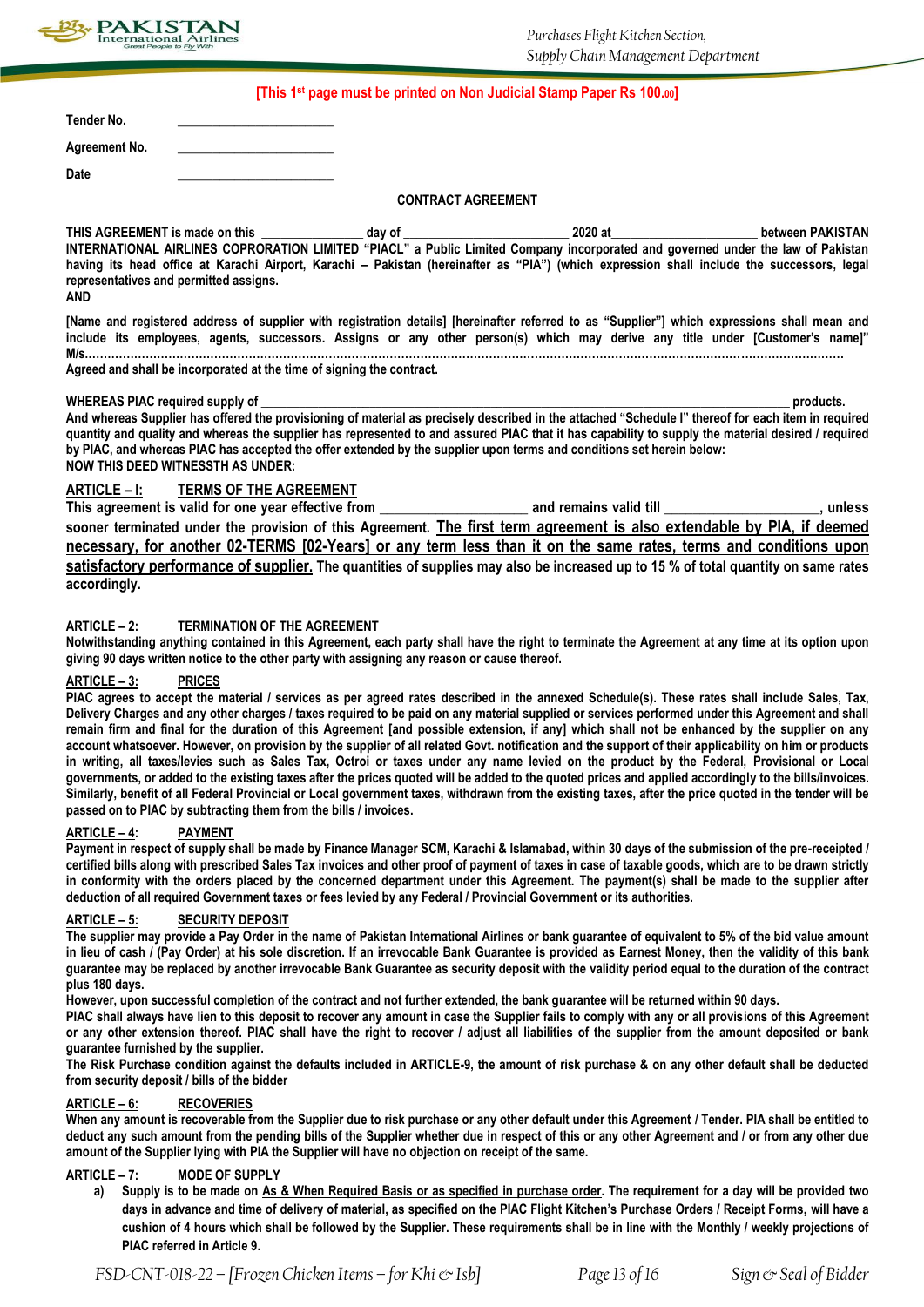

**b) The supplier's employee/s bringing deliveries of frozen products supplies will bring, without fail, copies of delivery challans along with the supplies to fulfill documents / check formalities.**

### **ARTICLE – 8: HYGIENIC STANDARD**

- **a) The items supplied shall be in conformity with the quality standards laid down in "Schedule A / B & C" in respect of physical specifications and "Schedule A / B & C" (if any) in respect of microbiological specifications for each product. In the event of nonconformity the relevant batch of supplies shall be replaced by the supplier at its own cost. The samples for testing standards (if any) specified herein will be taken promptly at the time of arrival of supplies; sealed samples will be retained both by PIAC and the Supplier for submitting to an expert laboratory for microbial specifications. The costs/ expenses associated with such testing shall be borne by the supplier**
- **b) Material is to be brought in clean and hygienically fit crates / cartons covering as per defined guidelines to be handed over to the Supplier.**
- **c) The supplier's employees entering PIAC Flight Kitchen Building for delivery of fresh supplies would be in clean uniform / clothes as per defined guidelines to be handed over to the Supplier.**
- **d) In case of noncompliance of any of above conditions the supplier shall be notified in writing specifying the deficiency. In case the deficiency is not rectified within 15 days of notification a fine up to 2% of value of said supply shall be imposed and intimated to the supplier / rep of supplier and the same will be deducted from the Supplier's bills.**

### **ARTICLE – 9: DELIVERY**

**TIME IS THE ESSENCE OF THIS AGREEMENT. All deliveries shall be completed as specified in the mode of supply described herein below or the delivery schedule given in the purchase order / requisitions, which however, will be in conformity with Article 7. Unless otherwise agreed, delivery of the material under this agreement shall be made at PIAC Flight Kitchen / Stores at concerned station. PIAC shall give monthly / weekly projections of requirement for each delivery of store to the supplier 30 / 07 days before start of the month / week. Should then supplier fail to deliver any supplies within the stipulated time as mentioned in the delivery schedule or any extension thereof, PIAC shall be entitled at its sole discretion to purchase from elsewhere such supplies at the risk and expenses of the Supplier and or impose penalty of liquidated damages as provided herein below:**

- **a) That in case of any violation of the delivery schedule by the supplier, GM [Procurement] without prejudice to its other rights and remedies shall have the right to claim liquidated damages from the supplier upto 5 % of the value of supplies on the day of delay for one to three hours and upto 10% exceeding late delivery afar from three hours. In case of delay in delivery beyond 24 hours of the delivery schedule by the Supplier, GM [Procurement] shall have the right to carry out risk purchase underwritten intimation /email to the supplier.**
- **b) If the Supplier fails to supply less than 75% of an ordered quantity of the delivery schedule, PIAC have the right to carry out Risk Purchase underwritten intimation /email to the supplier.**
- **c) In order to avoid risk purchase situation on account of reasons given in (a) and (b) above, PIAC will maintain a stock of three days for contingencies; and in case of unavoidable situation PIAC may exercise the right of risk purchase and will take necessary steps diligently to obtain fair price as prevalent in the market or shall pursue the second lowest bidder on the basis of rates quoted in the tender.**
- **d) In case action is taken as mentioned above, the Supplier shall be liable and accounted for any reasonable price difference which may result out of such transaction.**
- e) The annual quantities mentioned in the annexed schedule(s) may increase / decrease up to 15% according to the requirement of the **PIAC and the Supplier agrees to supply the same accordingly. In case of such increase in quantities, the rates shall remain same and no addition in unit rate/ cost shall be acceptable. There will be no compensation for decreased quantity.**
- **f) Supply is to be made strictly as per specifications given in the Purchase Order(s). The employees of the Supplier bringing deliveries will deliver the same along with copies of delivery challans to fulfill the checking formalities.**

### **ARTICLE – 10: TEST REPORT**

**It is hereby agreed that the supplier will provide a chemical test report about the item delivered to PIAC after the interval of every six months or yearly for HACCP record.**

### **ARTICLE – 11: INSPECTION**

- **a) All supplies shall strictly conform to specification. In the event of non-conformity, inspection will be carried out by the authorized representatives of PIAC in reference to the batch numbers, production date, delivery dates, storage condition etc.**
- **b) If as a result of testing or checking, any supplied items / article is found to be of substandard quality and / or not in accordance with the specification because of the reasons solely attributable to the supplier, PIAC shall have the right to reject the same. PIAC will then allow the Supplier to replace the supplied material within 24 hours without extra cost to PIAC. In the event the Supplier fails to replace the quantity, PIAC may buy the quantity of supply so rejected, from elsewhere at the risk and cost of Supplier underwritten intimation to the Supplier. Purchases thus made may exceed the contracted rates but shall be reasonable.**
- **c) Verdict regarding rejection, acceptance and / or deviation of supplies delivered as confirmed by the joint committee of authorized representatives of PIAC and the supplier shall be binding on the parties. However, if the Supplier desires to appeal against the decision of such rejection, he may appeal to CHIEF Supply Chain Management, PIAC within 7 days of the cause of disagreement and if the appeal is so preferred, the decision of CHIEF Supply Chain Management, PIAC shall be final and binding on the Supplier.**
- **d) All the above said liabilities of the Supplier are without prejudice to its other present / future liabilities arising from this Agreement whether due to performance and / or non-performance of its contractual obligation(s) or otherwise.**

### **ARTICLE 12: INDEMNITY**

**The Supplier undertakes and agrees to indemnify and hold harmless PIAC, its officers and agents from and against all claims, demands, liabilities, damages and expenses of any nature whatsoever, arising out of or resulting from this Agreement whether due to performance / non-performance of any services under this Agreement by the Supplier, its employees or its agents or otherwise. In any case, the obligation on the part of the**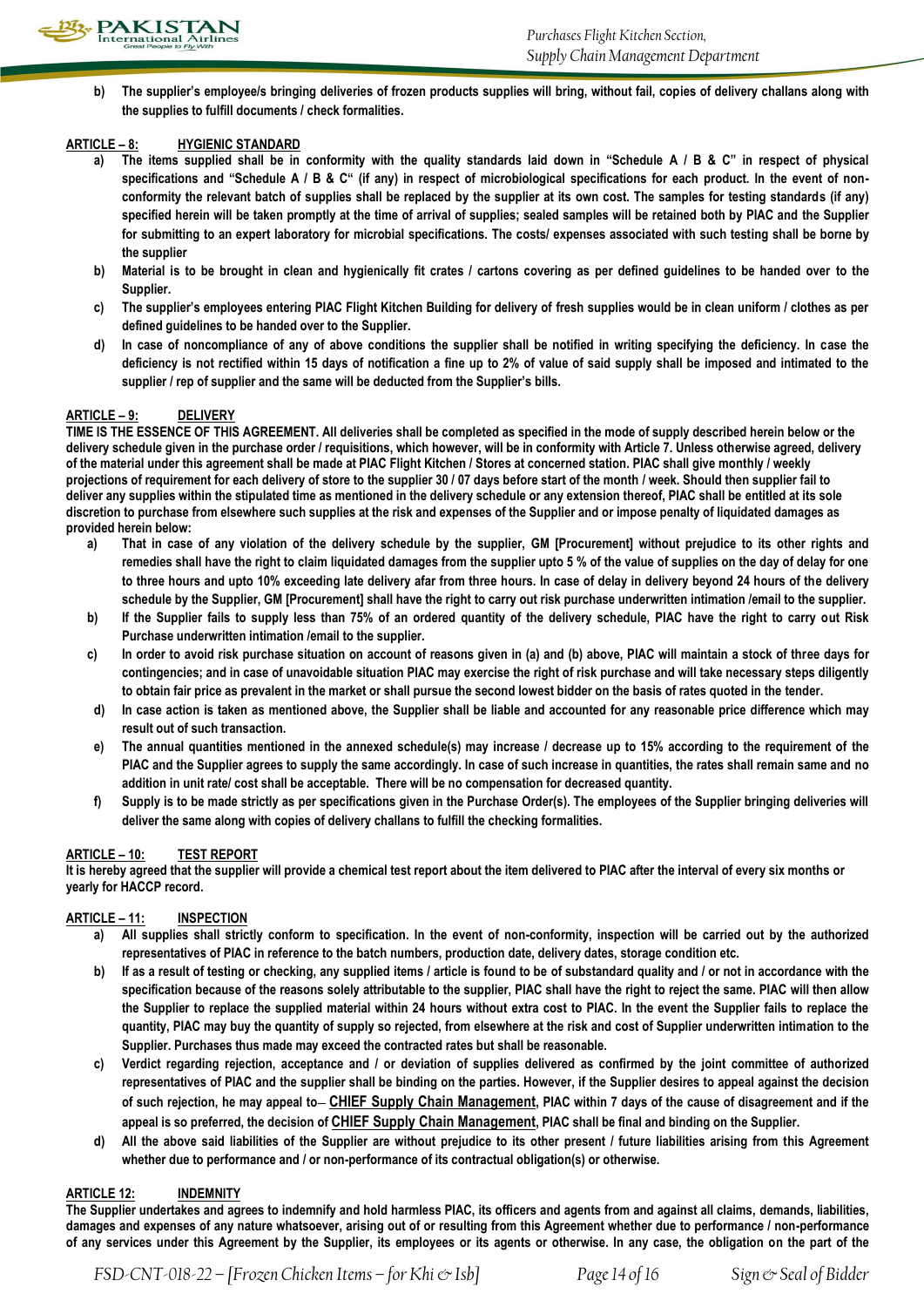

**Supplier to indemnify shall be limited to cases where cause(s) giving rise to any such claim, demand, liability, damage, expenses etc are proven to have been attributed beyond doubt solely to the Supplier.**

### **ARTICLE 13: INSOLVENCY AND BREACH OF CONTRACT**

**Should the supplier be adjudicated insolvent or made to enter into any agreement for composition with creditors or be wound up either compulsorily or voluntarily or commit any breach of this Agreement not herein specifically provided, PIAC shall have the right to declare the Agreement terminated forthwith and in which case the Supplier shall be liable to the confiscation of security deposit and pay PIAC for any extra expenses which might incur but it shall not be entitled to any gain or compensation from PIAC.**

#### **ARTICLE – 14: SCHEDULE**

**For all intents and purposes, the schedule(s) annexed herewith shall form an integral part of this Agreement and the Supplier shall be bound to**  fulfill all the terms and conditions stipulated therein. Any deviation from the terms and conditions incorporated in the annexed schedule(s) or other **part of the Agreement shall be deemed to be violation of this Agreement on the part of the supplier.**

### **ARTICLE – 15: FORCE MAJEURE**

**Excepts as provided under this Agreement neither party shall be liable for any failure or delay in performing their obligation(s) due to any cause beyond its reasonable control including without limitation, fire, act of public enemy, war, rebellion, insurrection, accident, disease outbreak in live chicken, act of God, act of state or of the judiciary.**

#### **ARTICLE – 16: BRIBE**

**Any bribe, commission, gifts or advantages given, promised or defrayed by or behalf of the Supplier or his Partner, Agent or Servant or anyone on its behalf to any Officer, Servant, Representative or Agent or PIAC, for showing or for bearing to show favor of disfavor to any person in relation to his or any other agreement as aforesaid shall subject the Supplier to the cancellation of this and all or any other contract and also to the payment of amount to be decided by CEO/ Managing Director, PIAC as damages and the decision of the said CEO/ Managing Director in this respect shall be final and binding on the supplier.** 

**ARTICLE – 17: INTEGRITY PACT / DISCLOSURE CLAUSE (mentioned at page no. 11)**

### **ARTICLE – 18: ASSIGNMENT AND EXCLUSIVITY**

**The Supplier Shall not sublet, transfer or assign this Agreement to any other party without prior written Permission of PIAC.**

**If the supplier assigns this Agreement to any other party wholly or partly in contravention of this Article, PIAC in its discretion may terminate this Agreement and / or black list or debar the Contractor for future to execute any contract with PIAC.**

### **ARTICLE – 19: WAIVER**

**The failure either party at any time to require the performance by other of any of the terms and provisions hereof shall in no way effect the right of that party thereafter to enforce the same nor shall the waiver by either of the party or breach of any of the terms or provision hereof taken or held to be waiver of any succeeding breach of any such terms or provision itself.**

### **ARTICLE – 20: AUTHORITY OF PERSON SIGNING AGREEMENT AND DOCUMENT**

**Person signing this agreement or any other document forming part of this Agreement on behalf of the Supplier shall be deemed to warrant that he has the authority to do so from the Supplier, and if on enquiry, it is revealed that the person so signing had no authority to do so. PIAC may without prejudice to other legal rights / remedies cancel the agreement without notice and hold the Supplier liable for all costs and damages.**

### **ARTICLE – 21: CORRESPONDENCE**

**The Supplier will not correspond with or approach any other authority, persons directly or indirectly, whether the staff of PIA or otherwise except the Deputy General Manager Purchase Commercial and General Manager (Procurement) regarding any matter arising from this or any other Agreement with PIA. The Supplier may carry on correspondence with the designated officials of the User Department.** 

### **ARTICLE – 22: MISCELLANEOUS**

- **a) This Agreement supersedes all prior agreement(s), understanding(s) and communications (written and oral) relating to the subject. All terms and conditions of the Purchase Orders and the quoted rates are valid to the extent they are not repugnant with terms and conditions of this agreement or the parties specifically agreed in writing about any deviation from the terms and conditions of this agreement.**
- **b) Titles are inserted in this Agreement for the purpose of reference and convenience and in no way define, limits or describe the scope or intent of this Agreement and / or not be deemed an integral part thereof.**
- **c) Except for changes involving amendments relating to deliver schedule, this Agreement shall not be varied, modified, altered, amended or supplemented without mutual consent of the parties in writing.**
- **d) If any law requires that one or both parties to this Agreement register this agreement, pursuance to such law the entire cost of such registration shall be borne by the Supplier.**
- **e) The Supplier agrees that it shall from time to time do and perform such other and further sets or things and execute and deliver any or all such other and further agreement and instruments as may be required or reasonably requested by PIA to establish, maintain and protect its right and remedies under this Agreement.**
- **f) Only the authorized representative of the supplier having the Security Passes from PIA Security will be allowed to enter the PIA Flight Kitchen Area. The Security Passes will be arranged by the Supplier themselves with the coordination of General Manager (Food Services).**
- **g) In case of Pre-qualification; the bidder shall apply registration with PIA to Deputy General Manager (Procurement), PIA Stores Building, Karachi Airport.**
- **h) PIA has right to take necessary action/ blacklisting of firm in line with rules, on non-compliance of PO / agreement.**
- **i) This Agreement shall be binding upon and shall ensure to the benefit of both parties hereto and their respective successors and assignees provided always that any assignment shall have made in accordance with the Article-18 thereof.**